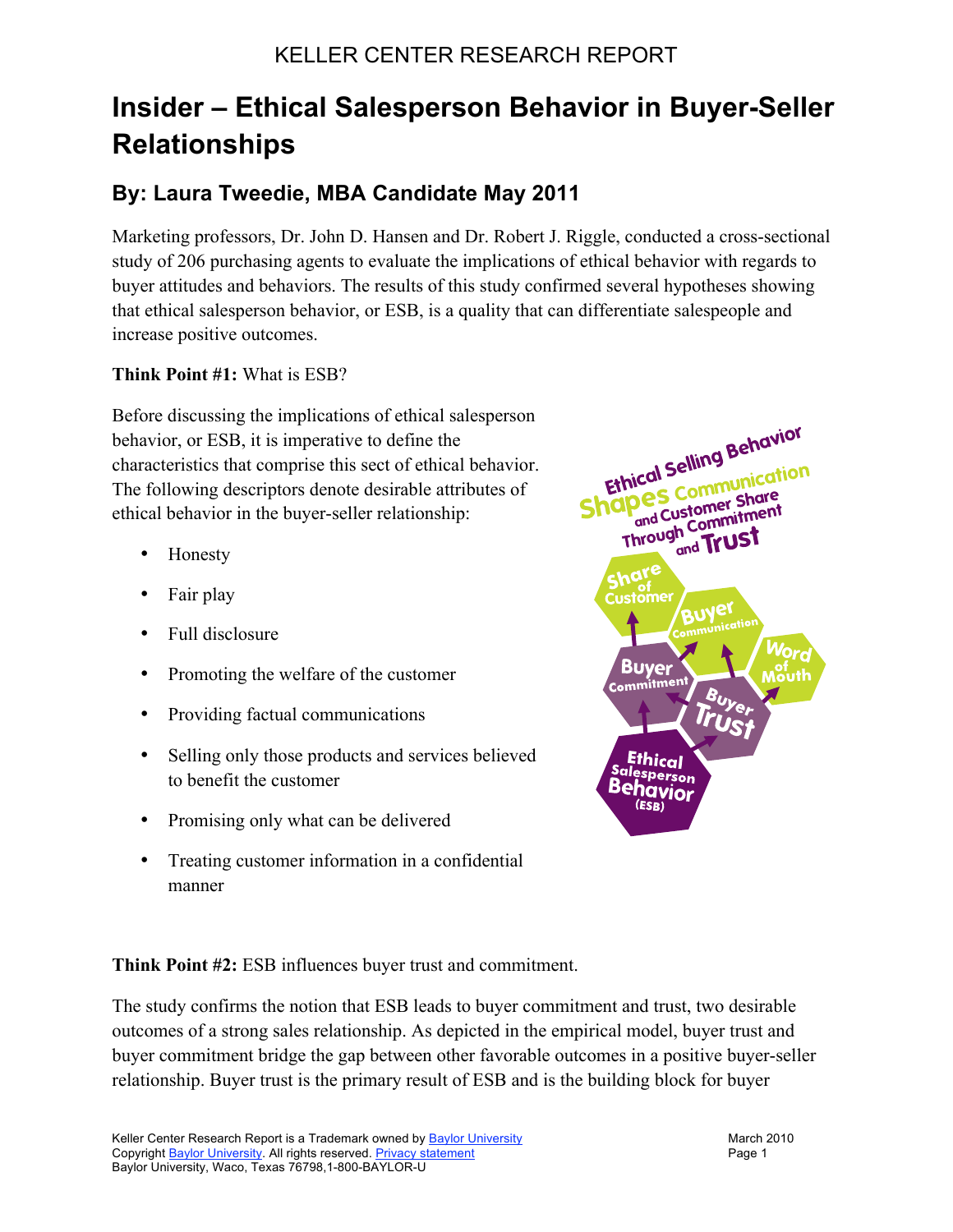# KELLER CENTER RESEARCH REPORT

commitment. To gain buyer trust, real estate agents and other sales professionals must demonstrate reliability and high integrity. Built on the foundation of trust, buyer confidence is increased by observable behaviors including consistency, honesty, fairness, responsibility and benevolence. Because buyers will feel less inclined to monitor the activities of ethical salespersons, they will perceive this buyer-seller relationship as more valuable, saving them both time and anguish.

### **Think Point #3:** ESB influences share-of-customer.

Share-of-customer refers to the amount of spending customers devote to a specific firm for a particular product. Share-of-customer percentages translate into the economical benefits of repeat patronage and brand loyalty. While the study did not indicate a direct relationship between ESB and share-of-customer, it was concluded that share-of-customer is indirectly influenced by ESB, through its positive relationship with buyer commitment. As buyer commitment increases, their investments in the specific buyer-seller relationship, based on anticipated future returns, also rises.

**Think Point #4:** ESB influences buyer communication.

Buyer communication refers to the transmission of both judicious and timely information by the buyer to the seller. In a buyer-seller relationship, enhanced communication benefits both parties. Specifically, timely and honest communication, initiated by the buyer, increases the success of the seller. The study shows that ESB indirectly influences buyer communication through the channels of both buyer commitment and buyer trust. Buyers who trust the ethics of a real estate agent or other professional salesperson feel more comfortable communicating openly. In addition, buyers who are more committed to an agent or salesperson will tend to share more information as a means for further developing the relationship.

**Think Point #5:** ESB influences positive word-of-mouth communications.

Positive word-of-mouth communication is an interpersonal interaction where buyers share positive business reviews with their peers. These interpersonal communications carry more weight for future buyers, who often accept these recommendation with a high level of trust. ESB was found to indirectly influence positive word-of-mouth communications through the avenue of buyer trust. Of all the positive outcomes, ESB is most significantly related with an increase in positive word-of-mouth communications. The study confirms: buyers will more often recommend salespeople that display ethical behavior.